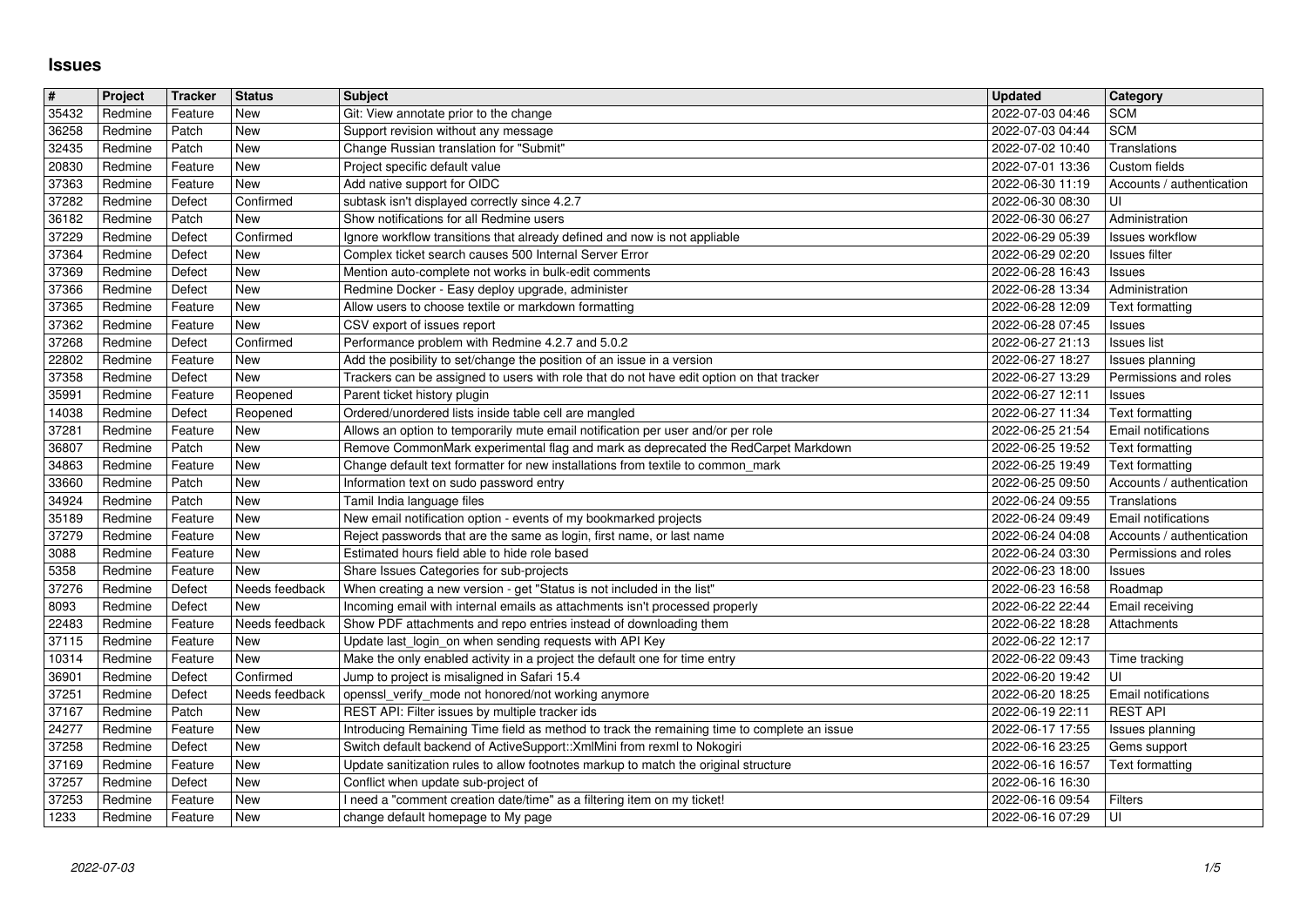| $\overline{\mathbf{t}}$ | Project            | Tracker            | <b>Status</b>            | <b>Subject</b>                                                                                                                                  | <b>Updated</b>                       | <b>Category</b>                   |
|-------------------------|--------------------|--------------------|--------------------------|-------------------------------------------------------------------------------------------------------------------------------------------------|--------------------------------------|-----------------------------------|
| 27988<br>24623          | Redmine<br>Redmine | Feature<br>Patch   | New<br><b>New</b>        | Option to configure which trackers can be set as subtasks for each tracker<br>Implements CRUD permissions and restrictions to issue attachments | 2022-06-15 09:00<br>2022-06-14 19:35 | Issues workflow<br>Attachments    |
| 36897                   | Redmine            | Patch              | <b>New</b>               | Wrong formatting of date in Time Entries                                                                                                        | 2022-06-14 11:33                     | Time tracking                     |
| 37241                   | Redmine            | Defect             | <b>New</b>               | Installation plugins get problem " /zeitwerk/kernel.rb:35:in `require': cannot load such file"                                                  | 2022-06-14 08:36                     |                                   |
| 37237<br>35685          | Redmine<br>Redmine | Defect<br>Feature  | <b>New</b><br><b>New</b> | Common Markdown Formatter does not render all properties on HTML elements<br>Support for MySQL > 5.7 or MariaDB                                 | 2022-06-13 13:16<br>2022-06-10 12:46 | Text formatting<br>Database       |
| 6715                    | Redmine            | Feature            | <b>New</b>               | Issue templates                                                                                                                                 | 2022-06-10 11:49                     | Issues                            |
| 37127                   | Redmine            | Feature            | <b>New</b>               | Remove attachment based on minimum file size.                                                                                                   | 2022-06-10 04:51                     |                                   |
| 37224                   | Redmine            | Defect             | <b>New</b><br>New        | Add watchers to issue                                                                                                                           | 2022-06-08 23:17                     | Issues permissions                |
| 12005<br>12579          | Redmine<br>Redmine | Feature<br>Feature | <b>New</b>               | Mightful workflow field enhancement: hide<br>Ability to assign issues to multiple users                                                         | 2022-06-06 14:39<br>2022-06-05 05:04 | <b>Issues workflow</b><br>Issues  |
| 29649                   | Redmine            | Patch              | <b>New</b>               | Rake task to export wiki to HTML/PDF                                                                                                            | 2022-06-02 15:25                     | Wiki                              |
| 37192                   | Redmine            | Defect             | <b>New</b>               | Missing datepicker-en-US.js                                                                                                                     | 2022-06-02 07:31                     | 118n                              |
| 5458<br>202             | Redmine<br>Redmine | Feature<br>Feature | <b>New</b><br><b>New</b> | Extend Start/Due date to include time<br>Textilization of Documents, News and Timelog-entry comments                                            | 2022-06-01 09:12<br>2022-06-01 09:05 | Issues<br>Text formatting         |
| 1086                    | Redmine            | Feature            | <b>New</b>               | Fine grained permissions                                                                                                                        | 2022-06-01 08:56                     | Permissions and roles             |
| 37176                   | Redmine            | Feature            | <b>New</b>               | Mutli language public queries                                                                                                                   | 2022-05-31 10:50                     | Translations                      |
| 3972<br>4939            | Redmine<br>Redmine | Feature<br>Feature | New<br>New               | Translation for field values<br>List of tasks filtered as OR and not AND                                                                        | 2022-05-31 10:14<br>2022-05-30 20:15 | 118n<br>Issues filter             |
| 37109                   | Redmine            | Defect             | Needs feedback           | Email fields visibility from journal                                                                                                            | 2022-05-30 19:13                     |                                   |
| 37173                   | Redmine            | Feature            | <b>New</b>               | Better UX in sidebar                                                                                                                            | 2022-05-30 18:19                     | UI                                |
| 13296<br>37166          | Redmine<br>Redmine | Feature<br>Defect  | <b>New</b><br><b>New</b> | Permits defining a default "due date"<br>Roles of a project member can be made empty                                                            | 2022-05-27 13:50<br>2022-05-27 11:54 | Issues<br>Project settings        |
| 37165                   | Redmine            | Defect             | <b>New</b>               | Can not get anonymous user using User.find                                                                                                      | 2022-05-27 04:15                     |                                   |
| 37164                   | Redmine            | Defect             | New                      | Copying a role does not copy custom field visibility                                                                                            | 2022-05-26 23:21                     | Administration                    |
| 37048                   | Redmine            | Defect             | <b>New</b>               | generate redmine_plugin is broken for Redmine 5                                                                                                 | 2022-05-24 10:41                     |                                   |
| 2770<br>24013           | Redmine<br>Redmine | Feature<br>Feature | Reopened<br><b>New</b>   | Display of inline attached images in email notification<br>Firebird and RedDatabase support                                                     | 2022-05-21 17:53<br>2022-05-20 16:17 | Attachments<br>Database           |
| 37142                   | Redmine            | Defect             | <b>New</b>               | redmine:send_reminders NOT work                                                                                                                 | 2022-05-20 11:16                     | <b>Email notifications</b>        |
| 37123                   | Redmine            | Feature            | <b>New</b>               | How to access the "Link values to URL" using API                                                                                                | 2022-05-16 11:07                     | <b>REST API</b>                   |
| 37114                   | Redmine            | Defect             | <b>New</b>               | syntax issue - "table in indent paragraph"                                                                                                      | 2022-05-16 01:48                     | Text formatting                   |
| 339<br>37102            | Redmine<br>Redmine | Feature<br>Defect  | Reopened<br>Confirmed    | perforce SCM support<br>Cannot 'move' ticket from one parent to another when the Parent tickets are related as Follows and Precedes             | 2022-05-13 19:52<br>2022-05-12 14:32 | <b>SCM</b><br>Issues planning     |
| 37063                   | Redmine            | Defect             | Confirmed                | Code highlight adds trailing space after quotes                                                                                                 | 2022-05-12 07:46                     | Text formatting                   |
| 37108                   | Redmine            | Feature            | New                      | Support all variation of same character in persian/arabic scripts                                                                               | 2022-05-11 14:44                     |                                   |
| 37104                   | Redmine            | Defect             | <b>New</b>               | convert emails into tickets with different projects                                                                                             | 2022-05-11 14:05                     | Email receiving                   |
| 2911<br>37099           | Redmine<br>Redmine | Feature<br>Feature | <b>New</b><br>New        | Add time filter to issues summary report<br>Add regexps to parse more SCM messages                                                              | 2022-05-10 17:14<br>2022-05-09 18:01 | Issues<br><b>SCM</b>              |
| 8488                    | Redmine            | $F$ eature         | New                      | Create an 'Involve' mechanism to private issues                                                                                                 | 2022-05-09 13:18                     | Issues                            |
| $\sqrt{9750}$           | Redmine            | Feature            | <b>New</b>               | Archive elements in a list custom field                                                                                                         | 2022-05-06 13:52                     | Custom fields                     |
| 37077                   | Redmine            | Feature            | New                      | "Unifying" core/custom field logic                                                                                                              | 2022-05-06 00:14                     | Custom fields                     |
| 36969<br>37072          | Redmine<br>Redmine | Defect<br>Defect   | New<br>New               | EmailAddress regex matches invalid email addresses<br>button_save_object should not downcase label_query                                        | 2022-05-05 09:08<br>2022-05-05 05:22 | Accounts / authentication<br>118n |
| 2022-07-03              |                    |                    |                          |                                                                                                                                                 |                                      |                                   |
|                         |                    |                    |                          |                                                                                                                                                 |                                      |                                   |
|                         |                    |                    |                          |                                                                                                                                                 |                                      |                                   |
|                         |                    |                    |                          |                                                                                                                                                 |                                      |                                   |
|                         |                    |                    |                          |                                                                                                                                                 |                                      |                                   |
|                         |                    |                    |                          |                                                                                                                                                 |                                      |                                   |
|                         |                    |                    |                          |                                                                                                                                                 |                                      |                                   |
|                         |                    |                    |                          |                                                                                                                                                 |                                      |                                   |
|                         |                    |                    |                          |                                                                                                                                                 |                                      |                                   |
|                         |                    |                    |                          |                                                                                                                                                 |                                      |                                   |
|                         |                    |                    |                          |                                                                                                                                                 |                                      |                                   |
|                         |                    |                    |                          |                                                                                                                                                 |                                      |                                   |
|                         |                    |                    |                          |                                                                                                                                                 |                                      |                                   |
|                         |                    |                    |                          |                                                                                                                                                 |                                      |                                   |
|                         |                    |                    |                          |                                                                                                                                                 |                                      |                                   |
|                         |                    |                    |                          |                                                                                                                                                 |                                      |                                   |
|                         |                    |                    |                          |                                                                                                                                                 |                                      |                                   |
|                         |                    |                    |                          |                                                                                                                                                 |                                      |                                   |
|                         |                    |                    |                          |                                                                                                                                                 |                                      |                                   |
|                         |                    |                    |                          |                                                                                                                                                 |                                      |                                   |
|                         |                    |                    |                          |                                                                                                                                                 |                                      |                                   |
|                         |                    |                    |                          |                                                                                                                                                 |                                      |                                   |
|                         |                    |                    |                          |                                                                                                                                                 |                                      |                                   |
|                         |                    |                    |                          |                                                                                                                                                 |                                      |                                   |
|                         |                    |                    |                          |                                                                                                                                                 |                                      |                                   |
|                         |                    |                    |                          |                                                                                                                                                 |                                      |                                   |
|                         |                    |                    |                          |                                                                                                                                                 |                                      |                                   |
|                         |                    |                    |                          |                                                                                                                                                 |                                      |                                   |
|                         |                    |                    |                          |                                                                                                                                                 |                                      |                                   |
|                         |                    |                    |                          |                                                                                                                                                 |                                      |                                   |
|                         |                    |                    |                          |                                                                                                                                                 |                                      |                                   |
|                         |                    |                    |                          |                                                                                                                                                 |                                      |                                   |
|                         |                    |                    |                          |                                                                                                                                                 |                                      |                                   |
|                         |                    |                    |                          |                                                                                                                                                 |                                      |                                   |
|                         |                    |                    |                          |                                                                                                                                                 |                                      |                                   |
|                         |                    |                    |                          |                                                                                                                                                 |                                      |                                   |
|                         |                    |                    |                          |                                                                                                                                                 |                                      |                                   |
|                         |                    |                    |                          |                                                                                                                                                 |                                      |                                   |
|                         |                    |                    |                          |                                                                                                                                                 |                                      |                                   |
|                         |                    |                    |                          |                                                                                                                                                 |                                      |                                   |
|                         |                    |                    |                          |                                                                                                                                                 |                                      |                                   |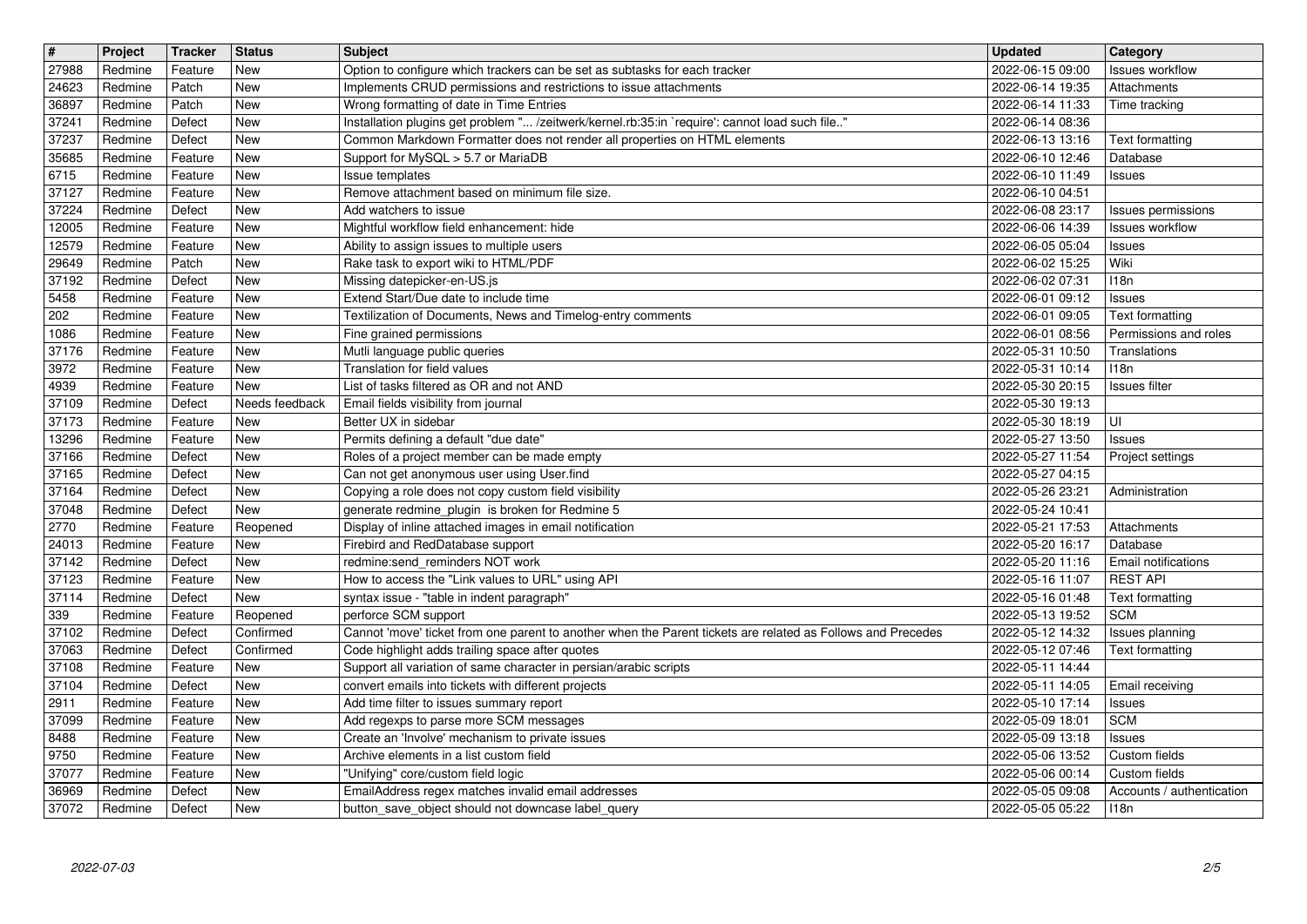| 36320<br>New<br>Migrate to Rails 7<br>2022-05-04 10:26<br>Redmine<br>Feature<br>Rails support<br>Redmine<br>New<br>Support hooks in mailer<br>2022-05-01 22:30<br>11530<br>Feature<br>UI<br>37062<br>New<br>Possibility to move custom fields before the built-in fields<br>2022-04-30 10:33<br>Redmine<br>Feature<br>35192<br>Defect<br>New<br>Watchers pop up window appears after a long time<br>2022-04-29 09:32<br>Redmine<br>Issues<br>37038<br><b>New</b><br>Email notifications error<br>2022-04-26 22:33<br>Redmine<br>Defect<br>30771<br>Defect<br><b>New</b><br>Author of issue is listed at assignee drop box<br>2022-04-26 16:31<br>Redmine<br>36162<br>Add notification reason to the email instead of the default static email footer<br>Redmine<br>Feature<br>New<br>2022-04-26 15:20<br>36772<br>Private notes are visible for users when the option isn't activated<br>Redmine<br>Defect<br>Needs feedback<br>2022-04-26 13:14<br>Needs feedback<br>36996<br>Redmine<br>Defect<br>a choice is missing from the list for "notification by email"<br>2022-04-25 11:28<br>Administration<br>37008<br><b>New</b><br>Redmine<br>Defect<br>Custom query<br>2022-04-22 14:49<br>Search engine<br>37007<br>Defect<br><b>New</b><br>Switching project in "New Issue" shows wrong fields and uses disallowed default tracker<br>Redmine<br>2022-04-22 14:39<br>37005<br>New<br>Filter the issue whose status changed to open last week<br>Filters<br>Redmine<br>Feature<br>2022-04-22 12:07<br>18556<br>Add ability to configure limit of attachments at once<br>Redmine<br>Feature<br>New<br>2022-04-21 14:41<br>Attachments<br>37000<br>Defect<br>New<br>Repositories are not displaying properly at 125% in Safari 15.4<br>UI<br>Redmine<br>2022-04-21 12:15<br>34287<br>Use searchable project selectbox in issue create/update form<br>2022-04-21 06:58<br>Redmine<br>Feature<br>New<br>Issues<br>1712<br>add custom fields that are calculations of other fields<br>Redmine<br>Feature<br>New<br>2022-04-18 14:32<br>Custom fields<br>36967<br>Redmine<br>Defect<br>New<br>issue#create difference error patterns between project_id inside and outside with none member condition<br>2022-04-18 09:56<br>Issues<br>31043<br>New<br>Redmine<br>Feature<br>Search/filter users in backend<br>2022-04-17 13:19<br>Administration<br>4687<br>New<br>2022-04-14 03:54<br>Redmine<br>Feature<br>Add copy project permission<br>Projects<br>Load and use bash/system ENV variables in config YML files<br>36852<br>Feature<br>New<br>2022-04-12 18:16<br>Redmine<br>35920<br>New<br>2022-04-12 08:03<br>Redmine<br>Feature<br>Display caption of "Group by column" on the grouped issues list<br>25129<br>New<br>Group based custom queries<br>2022-04-11 16:41<br>Redmine<br>Feature<br>Issues<br>11044<br>Feature<br>New<br>Custom field types for time and datetime<br>Redmine<br>2022-04-11 14:10<br>Custom fields<br>36933<br>Halt Redmine boot entirely instead of showing a warning in admin/info when there are pending migrations<br>2022-04-11 09:11<br>Redmine<br>Feature<br>New<br>Administration<br>36931<br>Redmine<br>Feature<br>New<br>Option to search active projects only<br>2022-04-11 04:05<br>Search engine<br>Webhook triggers in Redmine<br>29664<br>Redmine<br>Feature<br>New<br>2022-04-08 10:31<br>32399<br><b>New</b><br>Drop support for migrating from Trac or Mantins<br>2022-04-07 21:33<br>Redmine<br>Feature<br>Importers<br>29853<br>New<br>Default plugin value is not<br>2022-04-07 10:39<br>Redmine<br>Defect<br>Plugin API<br>7610<br>Patch<br>New<br>Patch providing issue journal rollback<br>2022-04-05 08:16<br>Redmine<br><b>Issues</b><br>36875<br><b>New</b><br>Run garbage collection by clicking on the admin site<br>Redmine<br>Feature<br>2022-04-03 07:44<br>Administration<br>Email can't be dragged into Redmine 4.2.3<br>36864<br>New<br>2022-03-31 06:00<br>Redmine<br>Defect<br>Issues<br>25808<br>Allow import issues and time entries on multiple projects (map Project field to a column from CSV)<br>Redmine<br>Feature<br>New<br>2022-03-30 13:50<br>Importers<br><b>REST API</b><br>36854<br>Include workflow creation in REST API<br>2022-03-29 10:14<br>Redmine<br>Feature<br>New<br>23576<br>Defect<br>Issue export to PDF causes overlapping text for related issues in German locale<br>PDF export<br>Redmine<br>New<br>2022-03-29 08:36<br>Add check in Redmine information page if default queue adapter is used in production<br>36695<br>Redmine<br>New<br>2022-03-29 07:03<br>Administration<br>Feature<br>User option to automatically add assignee to watchers<br>2716<br>Redmine<br>Feature<br>New<br>2022-03-28 23:08<br>Issues<br>34025<br>Confirmed<br>Issue subject truncated to 100 chars in the list from Projects > View all issues > Atom<br>2022-03-28 23:07<br>Redmine<br>Defect<br>Feeds<br>3068<br>New<br>2022-03-28 22:46<br>Redmine<br>Feature<br>Generic task management (not issues)<br>Translations<br>36848<br>Redmine<br>New<br>2022-03-28 10:53<br><b>REST API</b><br>Feature<br>API allow display "watchers" when listing several issues<br>36844<br><b>New</b><br>Redmine<br>Patch<br>Cleanup orphaned query and role ids from habtm join table queries_roles<br>2022-03-27 23:20<br>24457<br>Progress of version should be calculated the same way as parent tasks<br>Redmine<br>Defect<br>New<br>2022-03-27 23:17<br>Roadmap<br>4682<br>Confirmed<br>Completed version with wrong progress bar status<br>2022-03-27 23:17<br>Redmine<br>Defect<br>Roadmap<br>Wiki<br>34634<br>Defect<br>Confirmed<br>Can't add deleted wiki Tab (404)<br>2022-03-27 23:17<br>Redmine<br>3/5<br>2022-07-03 | Email notifications<br>Email notifications<br>Permissions and roles<br><b>Email notifications</b><br>Permissions and roles<br>Issues permissions | Status<br><b>Tracker</b> | Project |  |
|------------------------------------------------------------------------------------------------------------------------------------------------------------------------------------------------------------------------------------------------------------------------------------------------------------------------------------------------------------------------------------------------------------------------------------------------------------------------------------------------------------------------------------------------------------------------------------------------------------------------------------------------------------------------------------------------------------------------------------------------------------------------------------------------------------------------------------------------------------------------------------------------------------------------------------------------------------------------------------------------------------------------------------------------------------------------------------------------------------------------------------------------------------------------------------------------------------------------------------------------------------------------------------------------------------------------------------------------------------------------------------------------------------------------------------------------------------------------------------------------------------------------------------------------------------------------------------------------------------------------------------------------------------------------------------------------------------------------------------------------------------------------------------------------------------------------------------------------------------------------------------------------------------------------------------------------------------------------------------------------------------------------------------------------------------------------------------------------------------------------------------------------------------------------------------------------------------------------------------------------------------------------------------------------------------------------------------------------------------------------------------------------------------------------------------------------------------------------------------------------------------------------------------------------------------------------------------------------------------------------------------------------------------------------------------------------------------------------------------------------------------------------------------------------------------------------------------------------------------------------------------------------------------------------------------------------------------------------------------------------------------------------------------------------------------------------------------------------------------------------------------------------------------------------------------------------------------------------------------------------------------------------------------------------------------------------------------------------------------------------------------------------------------------------------------------------------------------------------------------------------------------------------------------------------------------------------------------------------------------------------------------------------------------------------------------------------------------------------------------------------------------------------------------------------------------------------------------------------------------------------------------------------------------------------------------------------------------------------------------------------------------------------------------------------------------------------------------------------------------------------------------------------------------------------------------------------------------------------------------------------------------------------------------------------------------------------------------------------------------------------------------------------------------------------------------------------------------------------------------------------------------------------------------------------------------------------------------------------------------------------------------------------------------------------------------------------------------------------------------------------------------------------------------------------------------------------------------------------------------------------------------------------------------------------------------------------------------------------------------------------------------------------------------------------------------------------------------------------------------------------------------------------------------------------------------------------------------------------------------------------------------------------------------------------------------------------------------------------------------------------------------------------------------------------------------------------------------------------------------------------------------------------------------------------------------------------------------------------------------------------------------------------------------------------------------------------|--------------------------------------------------------------------------------------------------------------------------------------------------|--------------------------|---------|--|
|                                                                                                                                                                                                                                                                                                                                                                                                                                                                                                                                                                                                                                                                                                                                                                                                                                                                                                                                                                                                                                                                                                                                                                                                                                                                                                                                                                                                                                                                                                                                                                                                                                                                                                                                                                                                                                                                                                                                                                                                                                                                                                                                                                                                                                                                                                                                                                                                                                                                                                                                                                                                                                                                                                                                                                                                                                                                                                                                                                                                                                                                                                                                                                                                                                                                                                                                                                                                                                                                                                                                                                                                                                                                                                                                                                                                                                                                                                                                                                                                                                                                                                                                                                                                                                                                                                                                                                                                                                                                                                                                                                                                                                                                                                                                                                                                                                                                                                                                                                                                                                                                                                                                                                                                                                                                                                                                                                                                                                                                                                                                                                                                                                                                                                      |                                                                                                                                                  |                          |         |  |
|                                                                                                                                                                                                                                                                                                                                                                                                                                                                                                                                                                                                                                                                                                                                                                                                                                                                                                                                                                                                                                                                                                                                                                                                                                                                                                                                                                                                                                                                                                                                                                                                                                                                                                                                                                                                                                                                                                                                                                                                                                                                                                                                                                                                                                                                                                                                                                                                                                                                                                                                                                                                                                                                                                                                                                                                                                                                                                                                                                                                                                                                                                                                                                                                                                                                                                                                                                                                                                                                                                                                                                                                                                                                                                                                                                                                                                                                                                                                                                                                                                                                                                                                                                                                                                                                                                                                                                                                                                                                                                                                                                                                                                                                                                                                                                                                                                                                                                                                                                                                                                                                                                                                                                                                                                                                                                                                                                                                                                                                                                                                                                                                                                                                                                      |                                                                                                                                                  |                          |         |  |
|                                                                                                                                                                                                                                                                                                                                                                                                                                                                                                                                                                                                                                                                                                                                                                                                                                                                                                                                                                                                                                                                                                                                                                                                                                                                                                                                                                                                                                                                                                                                                                                                                                                                                                                                                                                                                                                                                                                                                                                                                                                                                                                                                                                                                                                                                                                                                                                                                                                                                                                                                                                                                                                                                                                                                                                                                                                                                                                                                                                                                                                                                                                                                                                                                                                                                                                                                                                                                                                                                                                                                                                                                                                                                                                                                                                                                                                                                                                                                                                                                                                                                                                                                                                                                                                                                                                                                                                                                                                                                                                                                                                                                                                                                                                                                                                                                                                                                                                                                                                                                                                                                                                                                                                                                                                                                                                                                                                                                                                                                                                                                                                                                                                                                                      |                                                                                                                                                  |                          |         |  |
|                                                                                                                                                                                                                                                                                                                                                                                                                                                                                                                                                                                                                                                                                                                                                                                                                                                                                                                                                                                                                                                                                                                                                                                                                                                                                                                                                                                                                                                                                                                                                                                                                                                                                                                                                                                                                                                                                                                                                                                                                                                                                                                                                                                                                                                                                                                                                                                                                                                                                                                                                                                                                                                                                                                                                                                                                                                                                                                                                                                                                                                                                                                                                                                                                                                                                                                                                                                                                                                                                                                                                                                                                                                                                                                                                                                                                                                                                                                                                                                                                                                                                                                                                                                                                                                                                                                                                                                                                                                                                                                                                                                                                                                                                                                                                                                                                                                                                                                                                                                                                                                                                                                                                                                                                                                                                                                                                                                                                                                                                                                                                                                                                                                                                                      |                                                                                                                                                  |                          |         |  |
|                                                                                                                                                                                                                                                                                                                                                                                                                                                                                                                                                                                                                                                                                                                                                                                                                                                                                                                                                                                                                                                                                                                                                                                                                                                                                                                                                                                                                                                                                                                                                                                                                                                                                                                                                                                                                                                                                                                                                                                                                                                                                                                                                                                                                                                                                                                                                                                                                                                                                                                                                                                                                                                                                                                                                                                                                                                                                                                                                                                                                                                                                                                                                                                                                                                                                                                                                                                                                                                                                                                                                                                                                                                                                                                                                                                                                                                                                                                                                                                                                                                                                                                                                                                                                                                                                                                                                                                                                                                                                                                                                                                                                                                                                                                                                                                                                                                                                                                                                                                                                                                                                                                                                                                                                                                                                                                                                                                                                                                                                                                                                                                                                                                                                                      |                                                                                                                                                  |                          |         |  |
|                                                                                                                                                                                                                                                                                                                                                                                                                                                                                                                                                                                                                                                                                                                                                                                                                                                                                                                                                                                                                                                                                                                                                                                                                                                                                                                                                                                                                                                                                                                                                                                                                                                                                                                                                                                                                                                                                                                                                                                                                                                                                                                                                                                                                                                                                                                                                                                                                                                                                                                                                                                                                                                                                                                                                                                                                                                                                                                                                                                                                                                                                                                                                                                                                                                                                                                                                                                                                                                                                                                                                                                                                                                                                                                                                                                                                                                                                                                                                                                                                                                                                                                                                                                                                                                                                                                                                                                                                                                                                                                                                                                                                                                                                                                                                                                                                                                                                                                                                                                                                                                                                                                                                                                                                                                                                                                                                                                                                                                                                                                                                                                                                                                                                                      |                                                                                                                                                  |                          |         |  |
|                                                                                                                                                                                                                                                                                                                                                                                                                                                                                                                                                                                                                                                                                                                                                                                                                                                                                                                                                                                                                                                                                                                                                                                                                                                                                                                                                                                                                                                                                                                                                                                                                                                                                                                                                                                                                                                                                                                                                                                                                                                                                                                                                                                                                                                                                                                                                                                                                                                                                                                                                                                                                                                                                                                                                                                                                                                                                                                                                                                                                                                                                                                                                                                                                                                                                                                                                                                                                                                                                                                                                                                                                                                                                                                                                                                                                                                                                                                                                                                                                                                                                                                                                                                                                                                                                                                                                                                                                                                                                                                                                                                                                                                                                                                                                                                                                                                                                                                                                                                                                                                                                                                                                                                                                                                                                                                                                                                                                                                                                                                                                                                                                                                                                                      |                                                                                                                                                  |                          |         |  |
|                                                                                                                                                                                                                                                                                                                                                                                                                                                                                                                                                                                                                                                                                                                                                                                                                                                                                                                                                                                                                                                                                                                                                                                                                                                                                                                                                                                                                                                                                                                                                                                                                                                                                                                                                                                                                                                                                                                                                                                                                                                                                                                                                                                                                                                                                                                                                                                                                                                                                                                                                                                                                                                                                                                                                                                                                                                                                                                                                                                                                                                                                                                                                                                                                                                                                                                                                                                                                                                                                                                                                                                                                                                                                                                                                                                                                                                                                                                                                                                                                                                                                                                                                                                                                                                                                                                                                                                                                                                                                                                                                                                                                                                                                                                                                                                                                                                                                                                                                                                                                                                                                                                                                                                                                                                                                                                                                                                                                                                                                                                                                                                                                                                                                                      |                                                                                                                                                  |                          |         |  |
|                                                                                                                                                                                                                                                                                                                                                                                                                                                                                                                                                                                                                                                                                                                                                                                                                                                                                                                                                                                                                                                                                                                                                                                                                                                                                                                                                                                                                                                                                                                                                                                                                                                                                                                                                                                                                                                                                                                                                                                                                                                                                                                                                                                                                                                                                                                                                                                                                                                                                                                                                                                                                                                                                                                                                                                                                                                                                                                                                                                                                                                                                                                                                                                                                                                                                                                                                                                                                                                                                                                                                                                                                                                                                                                                                                                                                                                                                                                                                                                                                                                                                                                                                                                                                                                                                                                                                                                                                                                                                                                                                                                                                                                                                                                                                                                                                                                                                                                                                                                                                                                                                                                                                                                                                                                                                                                                                                                                                                                                                                                                                                                                                                                                                                      |                                                                                                                                                  |                          |         |  |
|                                                                                                                                                                                                                                                                                                                                                                                                                                                                                                                                                                                                                                                                                                                                                                                                                                                                                                                                                                                                                                                                                                                                                                                                                                                                                                                                                                                                                                                                                                                                                                                                                                                                                                                                                                                                                                                                                                                                                                                                                                                                                                                                                                                                                                                                                                                                                                                                                                                                                                                                                                                                                                                                                                                                                                                                                                                                                                                                                                                                                                                                                                                                                                                                                                                                                                                                                                                                                                                                                                                                                                                                                                                                                                                                                                                                                                                                                                                                                                                                                                                                                                                                                                                                                                                                                                                                                                                                                                                                                                                                                                                                                                                                                                                                                                                                                                                                                                                                                                                                                                                                                                                                                                                                                                                                                                                                                                                                                                                                                                                                                                                                                                                                                                      |                                                                                                                                                  |                          |         |  |
|                                                                                                                                                                                                                                                                                                                                                                                                                                                                                                                                                                                                                                                                                                                                                                                                                                                                                                                                                                                                                                                                                                                                                                                                                                                                                                                                                                                                                                                                                                                                                                                                                                                                                                                                                                                                                                                                                                                                                                                                                                                                                                                                                                                                                                                                                                                                                                                                                                                                                                                                                                                                                                                                                                                                                                                                                                                                                                                                                                                                                                                                                                                                                                                                                                                                                                                                                                                                                                                                                                                                                                                                                                                                                                                                                                                                                                                                                                                                                                                                                                                                                                                                                                                                                                                                                                                                                                                                                                                                                                                                                                                                                                                                                                                                                                                                                                                                                                                                                                                                                                                                                                                                                                                                                                                                                                                                                                                                                                                                                                                                                                                                                                                                                                      |                                                                                                                                                  |                          |         |  |
|                                                                                                                                                                                                                                                                                                                                                                                                                                                                                                                                                                                                                                                                                                                                                                                                                                                                                                                                                                                                                                                                                                                                                                                                                                                                                                                                                                                                                                                                                                                                                                                                                                                                                                                                                                                                                                                                                                                                                                                                                                                                                                                                                                                                                                                                                                                                                                                                                                                                                                                                                                                                                                                                                                                                                                                                                                                                                                                                                                                                                                                                                                                                                                                                                                                                                                                                                                                                                                                                                                                                                                                                                                                                                                                                                                                                                                                                                                                                                                                                                                                                                                                                                                                                                                                                                                                                                                                                                                                                                                                                                                                                                                                                                                                                                                                                                                                                                                                                                                                                                                                                                                                                                                                                                                                                                                                                                                                                                                                                                                                                                                                                                                                                                                      |                                                                                                                                                  |                          |         |  |
|                                                                                                                                                                                                                                                                                                                                                                                                                                                                                                                                                                                                                                                                                                                                                                                                                                                                                                                                                                                                                                                                                                                                                                                                                                                                                                                                                                                                                                                                                                                                                                                                                                                                                                                                                                                                                                                                                                                                                                                                                                                                                                                                                                                                                                                                                                                                                                                                                                                                                                                                                                                                                                                                                                                                                                                                                                                                                                                                                                                                                                                                                                                                                                                                                                                                                                                                                                                                                                                                                                                                                                                                                                                                                                                                                                                                                                                                                                                                                                                                                                                                                                                                                                                                                                                                                                                                                                                                                                                                                                                                                                                                                                                                                                                                                                                                                                                                                                                                                                                                                                                                                                                                                                                                                                                                                                                                                                                                                                                                                                                                                                                                                                                                                                      |                                                                                                                                                  |                          |         |  |
|                                                                                                                                                                                                                                                                                                                                                                                                                                                                                                                                                                                                                                                                                                                                                                                                                                                                                                                                                                                                                                                                                                                                                                                                                                                                                                                                                                                                                                                                                                                                                                                                                                                                                                                                                                                                                                                                                                                                                                                                                                                                                                                                                                                                                                                                                                                                                                                                                                                                                                                                                                                                                                                                                                                                                                                                                                                                                                                                                                                                                                                                                                                                                                                                                                                                                                                                                                                                                                                                                                                                                                                                                                                                                                                                                                                                                                                                                                                                                                                                                                                                                                                                                                                                                                                                                                                                                                                                                                                                                                                                                                                                                                                                                                                                                                                                                                                                                                                                                                                                                                                                                                                                                                                                                                                                                                                                                                                                                                                                                                                                                                                                                                                                                                      |                                                                                                                                                  |                          |         |  |
|                                                                                                                                                                                                                                                                                                                                                                                                                                                                                                                                                                                                                                                                                                                                                                                                                                                                                                                                                                                                                                                                                                                                                                                                                                                                                                                                                                                                                                                                                                                                                                                                                                                                                                                                                                                                                                                                                                                                                                                                                                                                                                                                                                                                                                                                                                                                                                                                                                                                                                                                                                                                                                                                                                                                                                                                                                                                                                                                                                                                                                                                                                                                                                                                                                                                                                                                                                                                                                                                                                                                                                                                                                                                                                                                                                                                                                                                                                                                                                                                                                                                                                                                                                                                                                                                                                                                                                                                                                                                                                                                                                                                                                                                                                                                                                                                                                                                                                                                                                                                                                                                                                                                                                                                                                                                                                                                                                                                                                                                                                                                                                                                                                                                                                      |                                                                                                                                                  |                          |         |  |
|                                                                                                                                                                                                                                                                                                                                                                                                                                                                                                                                                                                                                                                                                                                                                                                                                                                                                                                                                                                                                                                                                                                                                                                                                                                                                                                                                                                                                                                                                                                                                                                                                                                                                                                                                                                                                                                                                                                                                                                                                                                                                                                                                                                                                                                                                                                                                                                                                                                                                                                                                                                                                                                                                                                                                                                                                                                                                                                                                                                                                                                                                                                                                                                                                                                                                                                                                                                                                                                                                                                                                                                                                                                                                                                                                                                                                                                                                                                                                                                                                                                                                                                                                                                                                                                                                                                                                                                                                                                                                                                                                                                                                                                                                                                                                                                                                                                                                                                                                                                                                                                                                                                                                                                                                                                                                                                                                                                                                                                                                                                                                                                                                                                                                                      |                                                                                                                                                  |                          |         |  |
|                                                                                                                                                                                                                                                                                                                                                                                                                                                                                                                                                                                                                                                                                                                                                                                                                                                                                                                                                                                                                                                                                                                                                                                                                                                                                                                                                                                                                                                                                                                                                                                                                                                                                                                                                                                                                                                                                                                                                                                                                                                                                                                                                                                                                                                                                                                                                                                                                                                                                                                                                                                                                                                                                                                                                                                                                                                                                                                                                                                                                                                                                                                                                                                                                                                                                                                                                                                                                                                                                                                                                                                                                                                                                                                                                                                                                                                                                                                                                                                                                                                                                                                                                                                                                                                                                                                                                                                                                                                                                                                                                                                                                                                                                                                                                                                                                                                                                                                                                                                                                                                                                                                                                                                                                                                                                                                                                                                                                                                                                                                                                                                                                                                                                                      |                                                                                                                                                  |                          |         |  |
|                                                                                                                                                                                                                                                                                                                                                                                                                                                                                                                                                                                                                                                                                                                                                                                                                                                                                                                                                                                                                                                                                                                                                                                                                                                                                                                                                                                                                                                                                                                                                                                                                                                                                                                                                                                                                                                                                                                                                                                                                                                                                                                                                                                                                                                                                                                                                                                                                                                                                                                                                                                                                                                                                                                                                                                                                                                                                                                                                                                                                                                                                                                                                                                                                                                                                                                                                                                                                                                                                                                                                                                                                                                                                                                                                                                                                                                                                                                                                                                                                                                                                                                                                                                                                                                                                                                                                                                                                                                                                                                                                                                                                                                                                                                                                                                                                                                                                                                                                                                                                                                                                                                                                                                                                                                                                                                                                                                                                                                                                                                                                                                                                                                                                                      |                                                                                                                                                  |                          |         |  |
|                                                                                                                                                                                                                                                                                                                                                                                                                                                                                                                                                                                                                                                                                                                                                                                                                                                                                                                                                                                                                                                                                                                                                                                                                                                                                                                                                                                                                                                                                                                                                                                                                                                                                                                                                                                                                                                                                                                                                                                                                                                                                                                                                                                                                                                                                                                                                                                                                                                                                                                                                                                                                                                                                                                                                                                                                                                                                                                                                                                                                                                                                                                                                                                                                                                                                                                                                                                                                                                                                                                                                                                                                                                                                                                                                                                                                                                                                                                                                                                                                                                                                                                                                                                                                                                                                                                                                                                                                                                                                                                                                                                                                                                                                                                                                                                                                                                                                                                                                                                                                                                                                                                                                                                                                                                                                                                                                                                                                                                                                                                                                                                                                                                                                                      |                                                                                                                                                  |                          |         |  |
|                                                                                                                                                                                                                                                                                                                                                                                                                                                                                                                                                                                                                                                                                                                                                                                                                                                                                                                                                                                                                                                                                                                                                                                                                                                                                                                                                                                                                                                                                                                                                                                                                                                                                                                                                                                                                                                                                                                                                                                                                                                                                                                                                                                                                                                                                                                                                                                                                                                                                                                                                                                                                                                                                                                                                                                                                                                                                                                                                                                                                                                                                                                                                                                                                                                                                                                                                                                                                                                                                                                                                                                                                                                                                                                                                                                                                                                                                                                                                                                                                                                                                                                                                                                                                                                                                                                                                                                                                                                                                                                                                                                                                                                                                                                                                                                                                                                                                                                                                                                                                                                                                                                                                                                                                                                                                                                                                                                                                                                                                                                                                                                                                                                                                                      |                                                                                                                                                  |                          |         |  |
|                                                                                                                                                                                                                                                                                                                                                                                                                                                                                                                                                                                                                                                                                                                                                                                                                                                                                                                                                                                                                                                                                                                                                                                                                                                                                                                                                                                                                                                                                                                                                                                                                                                                                                                                                                                                                                                                                                                                                                                                                                                                                                                                                                                                                                                                                                                                                                                                                                                                                                                                                                                                                                                                                                                                                                                                                                                                                                                                                                                                                                                                                                                                                                                                                                                                                                                                                                                                                                                                                                                                                                                                                                                                                                                                                                                                                                                                                                                                                                                                                                                                                                                                                                                                                                                                                                                                                                                                                                                                                                                                                                                                                                                                                                                                                                                                                                                                                                                                                                                                                                                                                                                                                                                                                                                                                                                                                                                                                                                                                                                                                                                                                                                                                                      |                                                                                                                                                  |                          |         |  |
|                                                                                                                                                                                                                                                                                                                                                                                                                                                                                                                                                                                                                                                                                                                                                                                                                                                                                                                                                                                                                                                                                                                                                                                                                                                                                                                                                                                                                                                                                                                                                                                                                                                                                                                                                                                                                                                                                                                                                                                                                                                                                                                                                                                                                                                                                                                                                                                                                                                                                                                                                                                                                                                                                                                                                                                                                                                                                                                                                                                                                                                                                                                                                                                                                                                                                                                                                                                                                                                                                                                                                                                                                                                                                                                                                                                                                                                                                                                                                                                                                                                                                                                                                                                                                                                                                                                                                                                                                                                                                                                                                                                                                                                                                                                                                                                                                                                                                                                                                                                                                                                                                                                                                                                                                                                                                                                                                                                                                                                                                                                                                                                                                                                                                                      |                                                                                                                                                  |                          |         |  |
|                                                                                                                                                                                                                                                                                                                                                                                                                                                                                                                                                                                                                                                                                                                                                                                                                                                                                                                                                                                                                                                                                                                                                                                                                                                                                                                                                                                                                                                                                                                                                                                                                                                                                                                                                                                                                                                                                                                                                                                                                                                                                                                                                                                                                                                                                                                                                                                                                                                                                                                                                                                                                                                                                                                                                                                                                                                                                                                                                                                                                                                                                                                                                                                                                                                                                                                                                                                                                                                                                                                                                                                                                                                                                                                                                                                                                                                                                                                                                                                                                                                                                                                                                                                                                                                                                                                                                                                                                                                                                                                                                                                                                                                                                                                                                                                                                                                                                                                                                                                                                                                                                                                                                                                                                                                                                                                                                                                                                                                                                                                                                                                                                                                                                                      |                                                                                                                                                  |                          |         |  |
|                                                                                                                                                                                                                                                                                                                                                                                                                                                                                                                                                                                                                                                                                                                                                                                                                                                                                                                                                                                                                                                                                                                                                                                                                                                                                                                                                                                                                                                                                                                                                                                                                                                                                                                                                                                                                                                                                                                                                                                                                                                                                                                                                                                                                                                                                                                                                                                                                                                                                                                                                                                                                                                                                                                                                                                                                                                                                                                                                                                                                                                                                                                                                                                                                                                                                                                                                                                                                                                                                                                                                                                                                                                                                                                                                                                                                                                                                                                                                                                                                                                                                                                                                                                                                                                                                                                                                                                                                                                                                                                                                                                                                                                                                                                                                                                                                                                                                                                                                                                                                                                                                                                                                                                                                                                                                                                                                                                                                                                                                                                                                                                                                                                                                                      |                                                                                                                                                  |                          |         |  |
|                                                                                                                                                                                                                                                                                                                                                                                                                                                                                                                                                                                                                                                                                                                                                                                                                                                                                                                                                                                                                                                                                                                                                                                                                                                                                                                                                                                                                                                                                                                                                                                                                                                                                                                                                                                                                                                                                                                                                                                                                                                                                                                                                                                                                                                                                                                                                                                                                                                                                                                                                                                                                                                                                                                                                                                                                                                                                                                                                                                                                                                                                                                                                                                                                                                                                                                                                                                                                                                                                                                                                                                                                                                                                                                                                                                                                                                                                                                                                                                                                                                                                                                                                                                                                                                                                                                                                                                                                                                                                                                                                                                                                                                                                                                                                                                                                                                                                                                                                                                                                                                                                                                                                                                                                                                                                                                                                                                                                                                                                                                                                                                                                                                                                                      |                                                                                                                                                  |                          |         |  |
|                                                                                                                                                                                                                                                                                                                                                                                                                                                                                                                                                                                                                                                                                                                                                                                                                                                                                                                                                                                                                                                                                                                                                                                                                                                                                                                                                                                                                                                                                                                                                                                                                                                                                                                                                                                                                                                                                                                                                                                                                                                                                                                                                                                                                                                                                                                                                                                                                                                                                                                                                                                                                                                                                                                                                                                                                                                                                                                                                                                                                                                                                                                                                                                                                                                                                                                                                                                                                                                                                                                                                                                                                                                                                                                                                                                                                                                                                                                                                                                                                                                                                                                                                                                                                                                                                                                                                                                                                                                                                                                                                                                                                                                                                                                                                                                                                                                                                                                                                                                                                                                                                                                                                                                                                                                                                                                                                                                                                                                                                                                                                                                                                                                                                                      |                                                                                                                                                  |                          |         |  |
|                                                                                                                                                                                                                                                                                                                                                                                                                                                                                                                                                                                                                                                                                                                                                                                                                                                                                                                                                                                                                                                                                                                                                                                                                                                                                                                                                                                                                                                                                                                                                                                                                                                                                                                                                                                                                                                                                                                                                                                                                                                                                                                                                                                                                                                                                                                                                                                                                                                                                                                                                                                                                                                                                                                                                                                                                                                                                                                                                                                                                                                                                                                                                                                                                                                                                                                                                                                                                                                                                                                                                                                                                                                                                                                                                                                                                                                                                                                                                                                                                                                                                                                                                                                                                                                                                                                                                                                                                                                                                                                                                                                                                                                                                                                                                                                                                                                                                                                                                                                                                                                                                                                                                                                                                                                                                                                                                                                                                                                                                                                                                                                                                                                                                                      |                                                                                                                                                  |                          |         |  |
|                                                                                                                                                                                                                                                                                                                                                                                                                                                                                                                                                                                                                                                                                                                                                                                                                                                                                                                                                                                                                                                                                                                                                                                                                                                                                                                                                                                                                                                                                                                                                                                                                                                                                                                                                                                                                                                                                                                                                                                                                                                                                                                                                                                                                                                                                                                                                                                                                                                                                                                                                                                                                                                                                                                                                                                                                                                                                                                                                                                                                                                                                                                                                                                                                                                                                                                                                                                                                                                                                                                                                                                                                                                                                                                                                                                                                                                                                                                                                                                                                                                                                                                                                                                                                                                                                                                                                                                                                                                                                                                                                                                                                                                                                                                                                                                                                                                                                                                                                                                                                                                                                                                                                                                                                                                                                                                                                                                                                                                                                                                                                                                                                                                                                                      |                                                                                                                                                  |                          |         |  |
|                                                                                                                                                                                                                                                                                                                                                                                                                                                                                                                                                                                                                                                                                                                                                                                                                                                                                                                                                                                                                                                                                                                                                                                                                                                                                                                                                                                                                                                                                                                                                                                                                                                                                                                                                                                                                                                                                                                                                                                                                                                                                                                                                                                                                                                                                                                                                                                                                                                                                                                                                                                                                                                                                                                                                                                                                                                                                                                                                                                                                                                                                                                                                                                                                                                                                                                                                                                                                                                                                                                                                                                                                                                                                                                                                                                                                                                                                                                                                                                                                                                                                                                                                                                                                                                                                                                                                                                                                                                                                                                                                                                                                                                                                                                                                                                                                                                                                                                                                                                                                                                                                                                                                                                                                                                                                                                                                                                                                                                                                                                                                                                                                                                                                                      |                                                                                                                                                  |                          |         |  |
|                                                                                                                                                                                                                                                                                                                                                                                                                                                                                                                                                                                                                                                                                                                                                                                                                                                                                                                                                                                                                                                                                                                                                                                                                                                                                                                                                                                                                                                                                                                                                                                                                                                                                                                                                                                                                                                                                                                                                                                                                                                                                                                                                                                                                                                                                                                                                                                                                                                                                                                                                                                                                                                                                                                                                                                                                                                                                                                                                                                                                                                                                                                                                                                                                                                                                                                                                                                                                                                                                                                                                                                                                                                                                                                                                                                                                                                                                                                                                                                                                                                                                                                                                                                                                                                                                                                                                                                                                                                                                                                                                                                                                                                                                                                                                                                                                                                                                                                                                                                                                                                                                                                                                                                                                                                                                                                                                                                                                                                                                                                                                                                                                                                                                                      |                                                                                                                                                  |                          |         |  |
|                                                                                                                                                                                                                                                                                                                                                                                                                                                                                                                                                                                                                                                                                                                                                                                                                                                                                                                                                                                                                                                                                                                                                                                                                                                                                                                                                                                                                                                                                                                                                                                                                                                                                                                                                                                                                                                                                                                                                                                                                                                                                                                                                                                                                                                                                                                                                                                                                                                                                                                                                                                                                                                                                                                                                                                                                                                                                                                                                                                                                                                                                                                                                                                                                                                                                                                                                                                                                                                                                                                                                                                                                                                                                                                                                                                                                                                                                                                                                                                                                                                                                                                                                                                                                                                                                                                                                                                                                                                                                                                                                                                                                                                                                                                                                                                                                                                                                                                                                                                                                                                                                                                                                                                                                                                                                                                                                                                                                                                                                                                                                                                                                                                                                                      |                                                                                                                                                  |                          |         |  |
|                                                                                                                                                                                                                                                                                                                                                                                                                                                                                                                                                                                                                                                                                                                                                                                                                                                                                                                                                                                                                                                                                                                                                                                                                                                                                                                                                                                                                                                                                                                                                                                                                                                                                                                                                                                                                                                                                                                                                                                                                                                                                                                                                                                                                                                                                                                                                                                                                                                                                                                                                                                                                                                                                                                                                                                                                                                                                                                                                                                                                                                                                                                                                                                                                                                                                                                                                                                                                                                                                                                                                                                                                                                                                                                                                                                                                                                                                                                                                                                                                                                                                                                                                                                                                                                                                                                                                                                                                                                                                                                                                                                                                                                                                                                                                                                                                                                                                                                                                                                                                                                                                                                                                                                                                                                                                                                                                                                                                                                                                                                                                                                                                                                                                                      |                                                                                                                                                  |                          |         |  |
|                                                                                                                                                                                                                                                                                                                                                                                                                                                                                                                                                                                                                                                                                                                                                                                                                                                                                                                                                                                                                                                                                                                                                                                                                                                                                                                                                                                                                                                                                                                                                                                                                                                                                                                                                                                                                                                                                                                                                                                                                                                                                                                                                                                                                                                                                                                                                                                                                                                                                                                                                                                                                                                                                                                                                                                                                                                                                                                                                                                                                                                                                                                                                                                                                                                                                                                                                                                                                                                                                                                                                                                                                                                                                                                                                                                                                                                                                                                                                                                                                                                                                                                                                                                                                                                                                                                                                                                                                                                                                                                                                                                                                                                                                                                                                                                                                                                                                                                                                                                                                                                                                                                                                                                                                                                                                                                                                                                                                                                                                                                                                                                                                                                                                                      |                                                                                                                                                  |                          |         |  |
|                                                                                                                                                                                                                                                                                                                                                                                                                                                                                                                                                                                                                                                                                                                                                                                                                                                                                                                                                                                                                                                                                                                                                                                                                                                                                                                                                                                                                                                                                                                                                                                                                                                                                                                                                                                                                                                                                                                                                                                                                                                                                                                                                                                                                                                                                                                                                                                                                                                                                                                                                                                                                                                                                                                                                                                                                                                                                                                                                                                                                                                                                                                                                                                                                                                                                                                                                                                                                                                                                                                                                                                                                                                                                                                                                                                                                                                                                                                                                                                                                                                                                                                                                                                                                                                                                                                                                                                                                                                                                                                                                                                                                                                                                                                                                                                                                                                                                                                                                                                                                                                                                                                                                                                                                                                                                                                                                                                                                                                                                                                                                                                                                                                                                                      |                                                                                                                                                  |                          |         |  |
|                                                                                                                                                                                                                                                                                                                                                                                                                                                                                                                                                                                                                                                                                                                                                                                                                                                                                                                                                                                                                                                                                                                                                                                                                                                                                                                                                                                                                                                                                                                                                                                                                                                                                                                                                                                                                                                                                                                                                                                                                                                                                                                                                                                                                                                                                                                                                                                                                                                                                                                                                                                                                                                                                                                                                                                                                                                                                                                                                                                                                                                                                                                                                                                                                                                                                                                                                                                                                                                                                                                                                                                                                                                                                                                                                                                                                                                                                                                                                                                                                                                                                                                                                                                                                                                                                                                                                                                                                                                                                                                                                                                                                                                                                                                                                                                                                                                                                                                                                                                                                                                                                                                                                                                                                                                                                                                                                                                                                                                                                                                                                                                                                                                                                                      |                                                                                                                                                  |                          |         |  |
|                                                                                                                                                                                                                                                                                                                                                                                                                                                                                                                                                                                                                                                                                                                                                                                                                                                                                                                                                                                                                                                                                                                                                                                                                                                                                                                                                                                                                                                                                                                                                                                                                                                                                                                                                                                                                                                                                                                                                                                                                                                                                                                                                                                                                                                                                                                                                                                                                                                                                                                                                                                                                                                                                                                                                                                                                                                                                                                                                                                                                                                                                                                                                                                                                                                                                                                                                                                                                                                                                                                                                                                                                                                                                                                                                                                                                                                                                                                                                                                                                                                                                                                                                                                                                                                                                                                                                                                                                                                                                                                                                                                                                                                                                                                                                                                                                                                                                                                                                                                                                                                                                                                                                                                                                                                                                                                                                                                                                                                                                                                                                                                                                                                                                                      |                                                                                                                                                  |                          |         |  |
|                                                                                                                                                                                                                                                                                                                                                                                                                                                                                                                                                                                                                                                                                                                                                                                                                                                                                                                                                                                                                                                                                                                                                                                                                                                                                                                                                                                                                                                                                                                                                                                                                                                                                                                                                                                                                                                                                                                                                                                                                                                                                                                                                                                                                                                                                                                                                                                                                                                                                                                                                                                                                                                                                                                                                                                                                                                                                                                                                                                                                                                                                                                                                                                                                                                                                                                                                                                                                                                                                                                                                                                                                                                                                                                                                                                                                                                                                                                                                                                                                                                                                                                                                                                                                                                                                                                                                                                                                                                                                                                                                                                                                                                                                                                                                                                                                                                                                                                                                                                                                                                                                                                                                                                                                                                                                                                                                                                                                                                                                                                                                                                                                                                                                                      |                                                                                                                                                  |                          |         |  |
|                                                                                                                                                                                                                                                                                                                                                                                                                                                                                                                                                                                                                                                                                                                                                                                                                                                                                                                                                                                                                                                                                                                                                                                                                                                                                                                                                                                                                                                                                                                                                                                                                                                                                                                                                                                                                                                                                                                                                                                                                                                                                                                                                                                                                                                                                                                                                                                                                                                                                                                                                                                                                                                                                                                                                                                                                                                                                                                                                                                                                                                                                                                                                                                                                                                                                                                                                                                                                                                                                                                                                                                                                                                                                                                                                                                                                                                                                                                                                                                                                                                                                                                                                                                                                                                                                                                                                                                                                                                                                                                                                                                                                                                                                                                                                                                                                                                                                                                                                                                                                                                                                                                                                                                                                                                                                                                                                                                                                                                                                                                                                                                                                                                                                                      |                                                                                                                                                  |                          |         |  |
|                                                                                                                                                                                                                                                                                                                                                                                                                                                                                                                                                                                                                                                                                                                                                                                                                                                                                                                                                                                                                                                                                                                                                                                                                                                                                                                                                                                                                                                                                                                                                                                                                                                                                                                                                                                                                                                                                                                                                                                                                                                                                                                                                                                                                                                                                                                                                                                                                                                                                                                                                                                                                                                                                                                                                                                                                                                                                                                                                                                                                                                                                                                                                                                                                                                                                                                                                                                                                                                                                                                                                                                                                                                                                                                                                                                                                                                                                                                                                                                                                                                                                                                                                                                                                                                                                                                                                                                                                                                                                                                                                                                                                                                                                                                                                                                                                                                                                                                                                                                                                                                                                                                                                                                                                                                                                                                                                                                                                                                                                                                                                                                                                                                                                                      |                                                                                                                                                  |                          |         |  |
|                                                                                                                                                                                                                                                                                                                                                                                                                                                                                                                                                                                                                                                                                                                                                                                                                                                                                                                                                                                                                                                                                                                                                                                                                                                                                                                                                                                                                                                                                                                                                                                                                                                                                                                                                                                                                                                                                                                                                                                                                                                                                                                                                                                                                                                                                                                                                                                                                                                                                                                                                                                                                                                                                                                                                                                                                                                                                                                                                                                                                                                                                                                                                                                                                                                                                                                                                                                                                                                                                                                                                                                                                                                                                                                                                                                                                                                                                                                                                                                                                                                                                                                                                                                                                                                                                                                                                                                                                                                                                                                                                                                                                                                                                                                                                                                                                                                                                                                                                                                                                                                                                                                                                                                                                                                                                                                                                                                                                                                                                                                                                                                                                                                                                                      |                                                                                                                                                  |                          |         |  |
|                                                                                                                                                                                                                                                                                                                                                                                                                                                                                                                                                                                                                                                                                                                                                                                                                                                                                                                                                                                                                                                                                                                                                                                                                                                                                                                                                                                                                                                                                                                                                                                                                                                                                                                                                                                                                                                                                                                                                                                                                                                                                                                                                                                                                                                                                                                                                                                                                                                                                                                                                                                                                                                                                                                                                                                                                                                                                                                                                                                                                                                                                                                                                                                                                                                                                                                                                                                                                                                                                                                                                                                                                                                                                                                                                                                                                                                                                                                                                                                                                                                                                                                                                                                                                                                                                                                                                                                                                                                                                                                                                                                                                                                                                                                                                                                                                                                                                                                                                                                                                                                                                                                                                                                                                                                                                                                                                                                                                                                                                                                                                                                                                                                                                                      |                                                                                                                                                  |                          |         |  |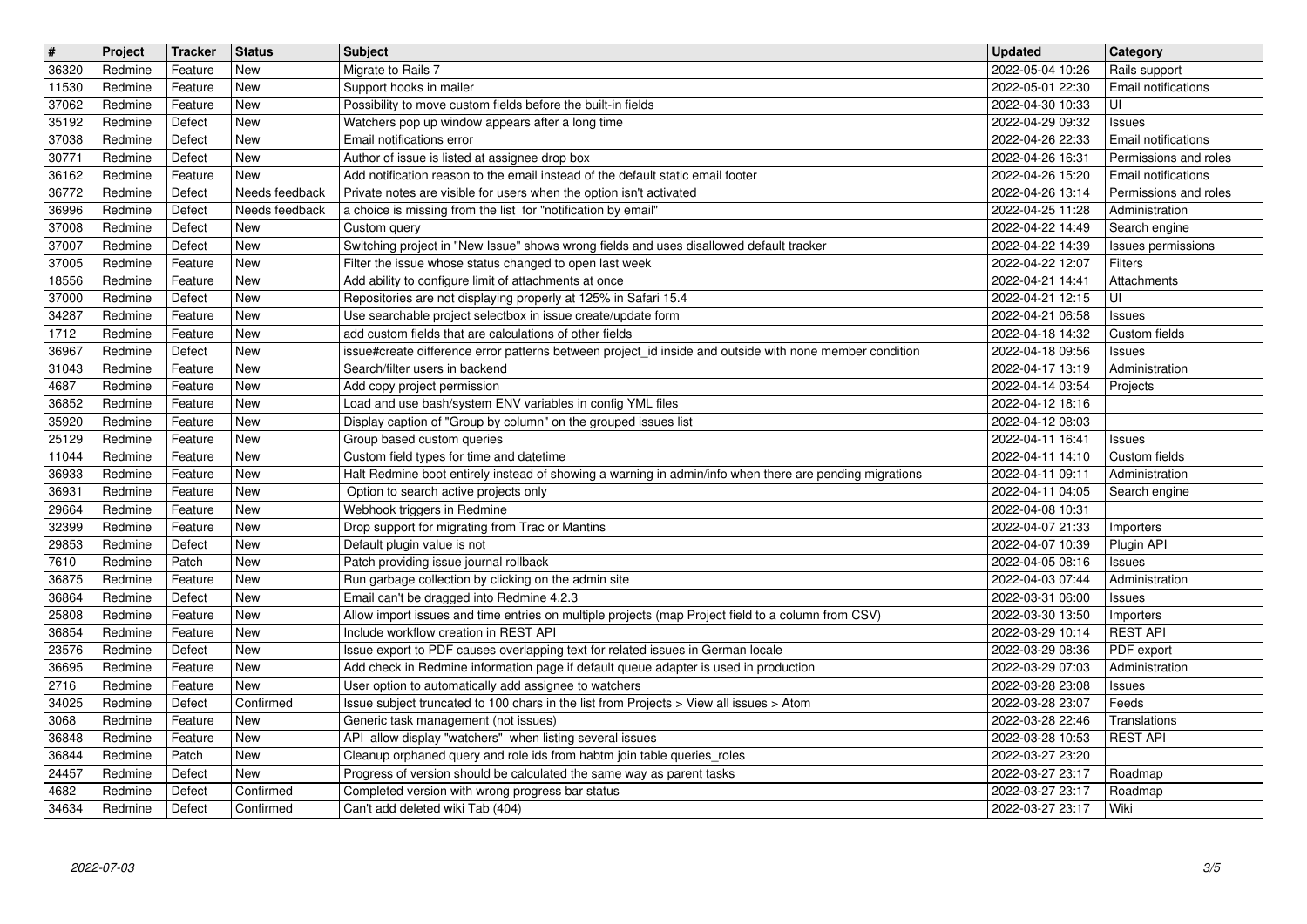| $\sqrt{t}$     | Project            | <b>Tracker</b>     | Status                   | Subject                                                                                                                                                          | <b>Updated</b>                       | Category                                     |
|----------------|--------------------|--------------------|--------------------------|------------------------------------------------------------------------------------------------------------------------------------------------------------------|--------------------------------------|----------------------------------------------|
| 16482          | Redmine            | Defect             | <b>New</b>               | Wrong search query for timelog, when timezone not UTC                                                                                                            | 2022-03-25 21:23                     | Time tracking                                |
| 36840<br>21450 | Redmine<br>Redmine | Feature<br>Feature | <b>New</b><br><b>New</b> | Migrate Wiki needs an update.<br>Totals for Total estimated time and Total spent time                                                                            | 2022-03-25 21:01<br>2022-03-24 10:08 | Wiki<br><b>Issues</b> list                   |
| 36814          | Redmine            | Defect             | <b>New</b>               | Can't login in after upgrading to rev. 21486                                                                                                                     | 2022-03-24 04:32                     |                                              |
| 36827          | Redmine            | Patch              | <b>New</b>               | User Department Required in CSV export                                                                                                                           | 2022-03-23 07:04                     | <b>Issues</b>                                |
| 21808          | Redmine            | Patch              | Needs feedback           | Make the Sidebar collapsible, stateful                                                                                                                           | 2022-03-22 08:23                     | UI                                           |
| 33784<br>28033 | Redmine<br>Redmine | Feature<br>Defect  | <b>New</b><br><b>New</b> | Updating Mercurial helper to work with Python3<br>Unable to turn off "For all projects" flag of custom queries                                                   | 2022-03-22 07:40<br>2022-03-22 07:22 | <b>SCM</b><br><b>Issues</b>                  |
| 23980          | Redmine            | Patch              | New                      | Replace images with icon fonts                                                                                                                                   | 2022-03-21 22:37                     | UI                                           |
| 32085          | Redmine            | Feature            | <b>New</b>               | Allow newline as a separator in "Allowed extensions", "Disallowed extensions", "Exclude attachments by name" field   2022-03-21 21:08                            |                                      | Administration                               |
|                |                    |                    |                          | in Administration                                                                                                                                                |                                      |                                              |
| 35014<br>26030 | Redmine<br>Redmine | Feature<br>Patch   | <b>New</b><br>New        | Review and update supported database engines and versions<br>Like issues and news comments, want to specify the display order of the forum's reply.              | 2022-03-21 21:08<br>2022-03-21 21:08 | Database<br>Forums                           |
| 30099          | Redmine            | Defect             | <b>New</b>               | Multiple blank lines in pre tags are not preserved in Textile                                                                                                    | 2022-03-21 21:08                     | Text formatting                              |
| 23954          | Redmine            | Patch              | <b>New</b>               | Shows the date of the last activity on Projects administration.                                                                                                  | 2022-03-20 23:35                     | Projects                                     |
| 1739<br>16098  | Redmine<br>Redmine | Feature<br>Feature | <b>New</b><br><b>New</b> | Add ability to change issue owner<br>On relation change/add notification setting                                                                                 | 2022-03-20 22:24<br>2022-03-20 22:24 | <b>Issues</b><br>Email notifications         |
| 31076          | Redmine            | Patch              | New                      | Issues CSV / PDF export via ActiveJob                                                                                                                            | 2022-03-20 22:24                     | <b>Issues</b>                                |
| 29830          | Redmine            | Patch              | New                      | Issue CSV export options: checkboxes have no effect for columns activated in query                                                                               | 2022-03-19 12:59                     | <b>Issues</b>                                |
| 36806          | Redmine            | Patch              | <b>New</b>               | Remove rss_* deprecated methods                                                                                                                                  | 2022-03-19 11:36                     |                                              |
| 33415<br>29470 | Redmine<br>Redmine | Defect<br>Feature  | <b>New</b><br>Reopened   | Issue#closable? doesn't handle the case of issues with open subtask(s) ánd being blocked by other open issue(s)<br>Possibility to mark tracker as "Subtask only" | 2022-03-19 11:26<br>2022-03-19 09:00 | UI<br><b>Issues</b>                          |
| 36801          | Redmine            | Defect             | <b>New</b>               | Rails Autoload Paths contain plugin libs twice                                                                                                                   | 2022-03-18 22:25                     | Plugin API                                   |
| 31505          | Redmine            | Patch              | <b>New</b>               | Mark edited journal notes as "Edited"                                                                                                                            | 2022-03-18 19:44                     | <b>Issues</b>                                |
| 21493          | Redmine            | Patch              | <b>New</b>               | Tweak colors of default theme                                                                                                                                    | 2022-03-18 19:43                     | UI                                           |
| 16069<br>34070 | Redmine<br>Redmine | Patch<br>Feature   | <b>New</b><br><b>New</b> | Allow configuration of API limit instead of hardcoding at 100<br>Allow setting a grace period when forcing 2FA                                                   | 2022-03-18 19:43<br>2022-03-18 19:05 | <b>REST API</b><br>Accounts / authentication |
| 17132          | Redmine            | Feature            | <b>New</b>               | add ability set "private note" visibility for specific role                                                                                                      | 2022-03-18 17:11                     | Issues permissions                           |
| 36794          | Redmine            | Defect             | <b>New</b>               | Issue copying ignores workflow rules                                                                                                                             | 2022-03-17 16:46                     |                                              |
| 36785          | Redmine            | Feature            | <b>New</b>               | Extension rest api                                                                                                                                               | 2022-03-17 13:10                     | <b>REST API</b>                              |
| 6166<br>36581  | Redmine<br>Redmine | Feature<br>Defect  | <b>New</b><br><b>New</b> | Support german umlauts and whitespaces in login string<br>Clicking the "New repository" button causes a 404 error                                                | 2022-03-16 09:16<br>2022-03-13 08:54 | Accounts / authentication<br><b>SCM</b>      |
| 36059          | Redmine            | Defect             | <b>New</b>               | Fulltext search in timelog comments                                                                                                                              | 2022-03-13 06:44                     | Search engine                                |
| 664            | Redmine            | Feature            | <b>New</b>               | User can choose what page he want's to be Start page                                                                                                             | 2022-03-11 03:13                     | UI                                           |
| 239            | Redmine            | Patch              | <b>New</b>               | Adds two blocks for my/page and fixes a report bug                                                                                                               | 2022-03-10 21:35                     | My page                                      |
| 251<br>36742   | Redmine<br>Redmine | Patch<br>Patch     | <b>New</b><br><b>New</b> | Patch for Feature Request #9785 (Default issues due date == assigned target version date)<br>Scroll to top button                                                | 2022-03-10 21:19<br>2022-03-10 19:37 |                                              |
| 36739          | Redmine            | Feature            | New                      | Copy issue without notification on old issue                                                                                                                     | 2022-03-09 02:23                     | <b>Issues</b>                                |
| 36735          | Redmine            | Defect             | New                      | Realitons error                                                                                                                                                  | 2022-03-07 12:00                     | Issues                                       |
| 36515          | Redmine            | Defect             | <b>New</b>               | Images with absolute Path / URL not exported to PDF                                                                                                              | 2022-03-02 23:53                     | PDF export                                   |
| 5973<br>9059   | Redmine<br>Redmine | Feature<br>Feature | New<br>New               | Ability to set project icons<br>Custom fields should be editable based on role not only for admin                                                                | 2022-03-02 08:17<br>2022-03-01 18:04 | Projects<br>Custom fields                    |
| 1385           | Redmine            | Feature            | New                      | Script for import from JIRA                                                                                                                                      | 2022-03-01 09:01                     | Importers                                    |
|                |                    |                    |                          |                                                                                                                                                                  |                                      |                                              |
|                |                    |                    |                          |                                                                                                                                                                  |                                      |                                              |
|                |                    |                    |                          |                                                                                                                                                                  |                                      |                                              |
|                |                    |                    |                          |                                                                                                                                                                  |                                      |                                              |
|                |                    |                    |                          |                                                                                                                                                                  |                                      |                                              |
|                |                    |                    |                          |                                                                                                                                                                  |                                      |                                              |
|                |                    |                    |                          |                                                                                                                                                                  |                                      |                                              |
|                |                    |                    |                          |                                                                                                                                                                  |                                      |                                              |
|                |                    |                    |                          |                                                                                                                                                                  |                                      |                                              |
|                |                    |                    |                          |                                                                                                                                                                  |                                      |                                              |
|                |                    |                    |                          |                                                                                                                                                                  |                                      |                                              |
|                |                    |                    |                          |                                                                                                                                                                  |                                      |                                              |
|                |                    |                    |                          |                                                                                                                                                                  |                                      |                                              |
|                |                    |                    |                          |                                                                                                                                                                  |                                      |                                              |
|                |                    |                    |                          |                                                                                                                                                                  |                                      |                                              |
|                |                    |                    |                          |                                                                                                                                                                  |                                      |                                              |
|                |                    |                    |                          |                                                                                                                                                                  |                                      |                                              |
|                |                    |                    |                          |                                                                                                                                                                  |                                      |                                              |
|                |                    |                    |                          |                                                                                                                                                                  |                                      |                                              |
|                |                    |                    |                          |                                                                                                                                                                  |                                      |                                              |
|                |                    |                    |                          |                                                                                                                                                                  |                                      |                                              |
|                |                    |                    |                          |                                                                                                                                                                  |                                      |                                              |
|                |                    |                    |                          |                                                                                                                                                                  |                                      |                                              |
|                |                    |                    |                          |                                                                                                                                                                  |                                      |                                              |
|                |                    |                    |                          |                                                                                                                                                                  |                                      |                                              |